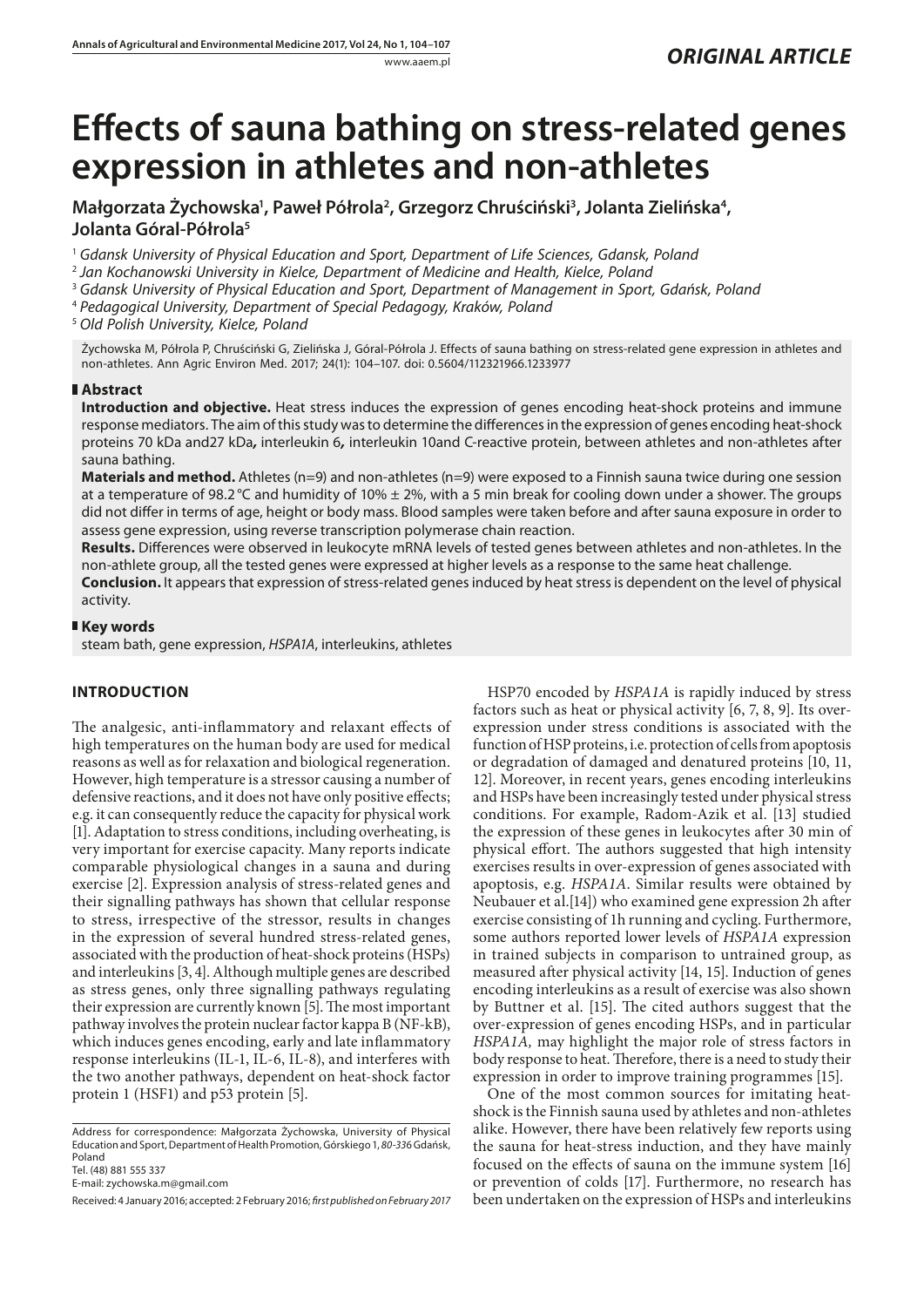Małgorzata Żychowska, Paweł Półrola, Grzegorz Chruściński, Jolanta Zielińska, Jolanta Góral-Półrola . Effects of sauna bathing on stress-related genes expression…

as a function of physical activity. Occasional reports on the effects of sauna on the bodies of athletes refer to changes in the number of leukocytes and the profile of the white blood cells [18]. In the opinion of the cited authors and the authors of the current study, adaptive changes to exercise should be reflected in differential induction of stress-related genes by sauna bathing. Therefore, the aim of this study was to determine whether there are differences in the expression of genes encoding HSP70, HSP27, IL-6, IL-10 and CRP between trained and untrained subjects in peripheral blood leukocytes in response to a single sauna bath.

#### **MATERIALS AND METHOD**

18 healthy men participated in the study: 9 athletes (soccer players): aged 19.8±0.65 years; 188.9±8.16 cm; 82.68± 8.24 body mass, 6 yr average training period, and 9 non-athletes: aged 19.7±0.87 years; 183.78±6.83 cm; 77.58±7.74 body mass. No significant differences were found between the groups for age, height, and body mass (Tab. 1). All volunteers avoided using a sauna for a month before the study, which was performed in December 2014, during the break in football training. Subjects in the control group as well as the soccer players exhibited spontaneous physical activity during the study period (2–3 sessions per week, on average). These data were collected via a questionnaire.

The subjects in both groups led a healthy lifestyle and did not take any supplementation, either before or during the study. They gave written informed consent to participate in the study and were aware of the resulting risks..

The study was approved by the Bioethics Committee for Clinical Research at the Regional Medical Chamber in Gdańsk (KB14/14), and the authors are obliged to respect the principles of the Helsinki Declaration.

The subjected were divided into two groups (athletes and non-athletes) and remained in the Finnish sauna room at the same time of day (athletes at 16:00 and non-athletes at 17:00) The subjects remained in the Finnish sauna room at the temperature of 98.2 °C and humidity 10 +/- 2% twice for 15 minutes each during the same session, with a 5 min break for cooling under a shower (water temperature – 18–20**<sup>o</sup>** C). Rectal temperature was monitored during sauna bathing at 5 min intervals using a MRV-55044-A electric thermometer with an accuracy of 0.05 °C (Denmark).

Before and after the session in the sauna, the weight loss and percentage of body fat were measured (scales Tanita BC-418 MA (II) with the accuracy of body mass and fat measurement 0.1kg and 0.1%, respectively).

**RNA extraction and quantitative real-time polymerase chain reaction (qRT–PCR).** Two ml of peripheral blood were collected from the ulnar vein of each participant before and after sauna session. Prior to RNA extraction, erythrocytes were lysed and discarded using RBCL buffer (A&A Biotechnology, Poland). The leukocytes were lysed using Fenozol (A&A Biotechnology, Poland) and the RNA subsequently precipitated by the method described by Chomczynski and Sacchi[19]. The extracted RNA was treated with DNaseI (Invitrogen) to digest any remaining DNA. cDNA was synthesized using the Transcript Me system (Blirt, Gdańsk, Poland), according to the manufacturer's instructions. A mix of 10  $\mu$ L master mix, 2  $\mu$ L enzyme mix

with M-MuLV reverse transcriptase, 2 μg RNA and water, up to a final volume of 20 µL, was added to each tube. Samples were incubated at 25 °C for 10 min, 55°C for 30 min and 85 °C for 5 min. qRT-PCR analyses for *HSPA1A* and *HSPB1*were performed using the Step One real-time PCR system (Applied Biosystems). Each qRT-PCR reaction mix consisted of 10 µl Semi Fast Sybr Green qPCR master mix (Biolone, UK), 4 µl of cDNA, 0.8 µL of each primer at the concentration of 10  $pM$ , in a final volume of 20  $\mu$ L. Thermal cycling conditions included an initial hold at  $95^{\circ}$ C for 2 min, and then 40 cycles of 95 $\degree$ C for 15 sec, 60 $\degree$ C for 10 sec and 72 $\degree$ C for 20 sec. All samples were assayed in triplicates. Primer sequences are listed in Table 2. Target gene expression was normalized to the expression of the reference gene *Tata Box Protein* (*TBP*). To amplify the genes, the following primer sequences were applied:

| <b>TRP</b>   | F: ACTCCCGTTGTCCCAAGGCTTC               |
|--------------|-----------------------------------------|
|              | R: TCTGTCGGCTCCGCTCTGAGAT               |
|              | <b>HSPAIA F: TGGACTGTTCTTCACTCTTGGC</b> |
|              | R: TTCGGAGAGTTCTGGGATTGTA               |
| <b>HSPB1</b> | F: AAGGATGGCGTGGTGGAGATCA               |
|              | R: GAGGAAACTTGGGTGGGGTCCA               |
| $IL-6$       | F: TCCACGGCCTTGCTCTTGTTT                |
|              | R: GACATCAAGGCGCATGTGAAC                |
| $II-10$      | F: GAATCCAGATTGGAAGCATCC                |
|              | R: AATTCGGTACATCCTCGACGG                |
| CRP          | F: TCGTTAACGGTGCTTTGAGG                 |
|              | R: TCTTGGTCTTGACCAGCCTCT                |

**Statistical analysis.** Data were collected and relative gene expressions analysed in Excel 2005. In order to calculate the level of gene expression, the method of Schmigtten and Livak[20] was used. To assess statistical significance, the following tests were used: the normality of distribution was checked with the Shapiro-Wilk's test, and the non-parametric Wilcoxon test (comparing results before and after the test). To determine the differences between the two groups, a one-way ANOVA was used. All calculations and graphs were prepared using GraphPad Prism 6.0 (ftx.pl/program/ graphpad-prism). Statistically significant differences were considered at the level of p≤0.5.

#### **RESULTS**

Mean anthropometric parameters for athletes and untrained young men are presented in Table 1. There were no significant differences in age, height, body mass and BMI, nor in fat % between the tested groups.

Weight loss after the sauna session was similar in both groups, and the average values were as follows: -0.79±0.31 kg in the group of athletes and -0.77±0.25 kg in the group of

**Table 1.** General profile of subjects involved in the study

| Groups                             | Age<br>(years) | Height (cm)    | Body mass<br>(kq) | <b>BMI</b><br>(kq/m <sup>2</sup> ) | Fat<br>(9/6)  |
|------------------------------------|----------------|----------------|-------------------|------------------------------------|---------------|
| <b>Athletes</b><br>(mean $\pm$ SD) | $19.8 + 0.65$  | $188.9 + 8.16$ | $81.68 + 8.24$    | $19.8 + 0.53$                      | $8.75 + 3.00$ |
| Non-athletes<br>(mean $\pm$ SD)    | 19.678+0.87    | 183.78+6.83    | 77.58+7.74        | $22.89 + 2.33$                     | $9.08 + 3.81$ |
| <b>Differences</b>                 | $0.13$ (ns)    | $5.12$ (ns)    | $4.1$ (ns)        | $3.09$ (ns)                        | $0.33$ (ns)   |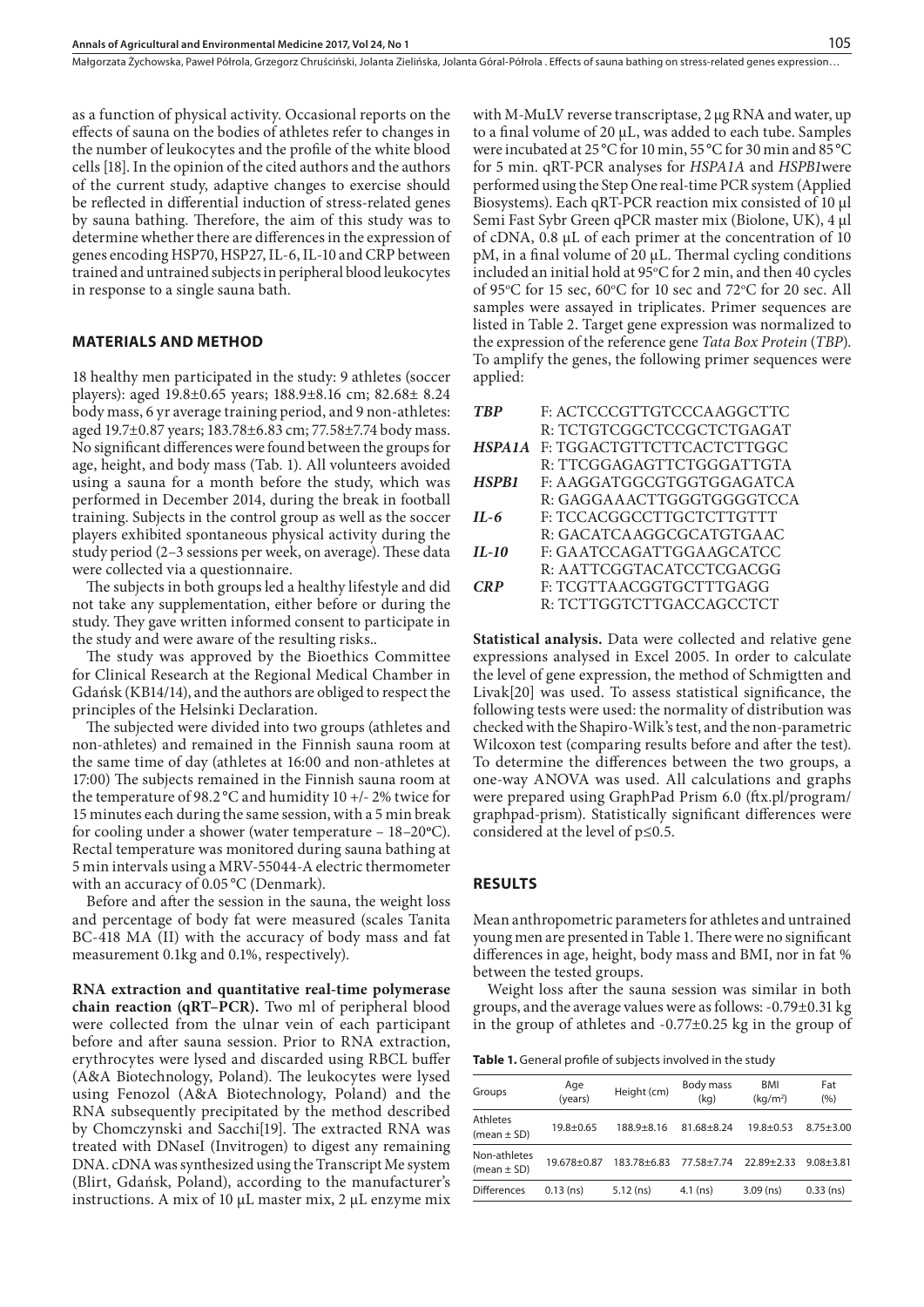Małgorzata Żychowska, Paweł Półrola, Grzegorz Chruściński, Jolanta Zielińska, Jolanta Góral-Półrola . Effects of sauna bathing on stress-related genes expression…

**Table 3.** Results of two-way Anova

|                                         | Body mass (kg) | Difference                    |                |
|-----------------------------------------|----------------|-------------------------------|----------------|
| Groups                                  | PRF-           | POST-                         |                |
| Athletes (n=9)<br>(mean $\pm$ SD)       | $8168 + 824$   | $80.89 + 8.07$                | $-0.79 + 0.31$ |
| Non-athletes $(n=9)$<br>(mean $\pm$ SD) |                | $77.58 + 7.74$ $76.82 + 7.66$ | $-0.77 + 0.25$ |

**Table 2.** Body mass loss during sauna session

untrained people (Tab. 2). The time spent in the sauna room was 30 min, during which rectal temperature increased by 1.2 °C in the group of athletes, and in the untrained group 37.06±0.28 – 38.26±0.31 in athletes, and from 37.09±0.19 -38.29±0.18 in the control group). There were no significant differences between the groups in body mass, total duration of sauna bathing, or increase in rectal temperature.

**Gene expression.** Changes in gene expression after sauna bathing in the athlete and non-athlete groups are presented in Figure 1. The data are presented as fold changes compared to the value at rest (i.e. before sauna bathing).



**Figure 1.** x-fold changes in expression of tested genes in the non-athletes (black bars) and athletes (gray bars). x-fold changes was calculated as: relative expression after sauna/relative expression before sauna

The basal level of gene expression was similar in both examined groups. There was a significant increase in expression of all tested genes, except IL6, both in the control and athlete groups following sauna bathing, but the extent of the increase was different. In the group of non-athletes, a significant increase was observed in the expression of: *HSPA1A* (~2.3-fold, p≤.01), *HSPB1* (~3-fold, p≤.01), *IL-6* (~6.4-fold, p≤.01), *IL-10* (~3.6-fold, p≤.01) and *CRP* (~4.8-fold, p≤.01). In the group of athletes, the changes in gene expression were smaller: ~ 1.5-fold change for *HSPA1A(*p≤.01), 2.8-fold for *HSPB1* (p≤.04), 1.5-fold for *IL-6* (p≥.05), 3.2-fold for *IL-10* (p≤.01) and 2.6-fold for *CRP* (p≤.01). The smallest difference in the expression level between the groups was noted for *IL10* while the greatest for *IL6*. With regard to *HSPB1* and *CRP* genes, the differences between the groups were substantial and statistically significant (p≤.05). The results of two-way ANOVA are shown in Table 3.

|            |             | Relative expression<br>$(mean+/SD)$ |                         | Inter-  | Row      |      |         |
|------------|-------------|-------------------------------------|-------------------------|---------|----------|------|---------|
| Gene       |             | <b>Athletes</b><br>$(n=9)$          | Non-athletes<br>$(n=9)$ | action  | factor   | Time | Subject |
| HSPA1A     | PRE         | 0.761515<br>0.138583                | 0.550913<br>0.213214    | ns      | ns       | ns   | ns      |
|            | POST        | 1.164539<br>0.201702                | 1.109347<br>0.430418    |         |          |      |         |
| HSPB1      | PRE         | 0.46371<br>0.14555                  | 0.272446<br>0.064998    | $.04*$  | ns       | ns   | $.03*$  |
|            | POST        | 1.183324<br>0.348363                | 0.662795<br>0.137974    |         |          |      |         |
| $IL-6$     | PRE         | 0.541102<br>0.294002                | 6.355109<br>4.879734    | ns      | ns       | ns   | ns      |
|            | POST        | 2.824537<br>1.95512                 | 0.502084<br>0.229948    |         |          |      |         |
| $IL-10$    | PRE         | 0.43069<br>0.161744                 | 0.393241<br>0.259623    | ns      | ns       | ns   | ns      |
|            | POST        | 1.389949<br>0.727234                | 0.948875<br>0.388738    |         |          |      |         |
| <b>CRP</b> | PRE         | 0.612097<br>0.267151                | 0.258632<br>0.132443    | $.005*$ | $.0044*$ | .05  | ns      |
|            | <b>POST</b> | 1.985216<br>0.686276                | 0.591512<br>0.225282    |         |          |      |         |

\* significant differences p<0.5

#### **DISCUSSION**

It is well-known that overheating and physical exercise result in the induction of genes encoding HSPs and interleukins. Hyperthermia is a limiting factor in physical performance [21]; therefore, upregulation of genes encoding HSPs and interleukins could be essential for gaining thermotolerance [22]. There are not many reports in the literature on changes in gene expression upon one-off Finnish sauna bath that would include people who train regularly and those who do not exhibit regular physical activity. Despite the supposedly similar thermoregulation processes in trained and untrained subjects, in the presented study t was found that these two groups displayed differences in the expression levels of all tested genes. Significant increase in the expression of all genes was observed in the untrained group. In the group of athletes, the increase in the expression of *HSPA1A*, *IL-10*, *HSPB1* and *CRP* mRNA was also significant. Increase in *IL6* mRNA was small and not significant in this group. Stimulation of synthesis of heat-shock proteins and interleukins in leukocytes under stress factors, such as high temperature, was studied by Pizurki and Polla [23], Jacquier-Sarlin et al. [24], and Polla and Cassarizza[25]. These authors have shown in *in vitro* studies of leukocytes that the increase in temperature to 41˚C causes a 10-fold increase in HSP concentration, which is significantly higher than that observed in the current study [23, 24]. However, these experiments were performed *in vitro,* which makes a direct comparison with these results is impossible. The increase was much smaller in the presented study, which confirmed the substantial differences obtained in the tests *in vivo* vs. *in vitro*[26]. Furthermore, the current results demonstrate a relationship between gene expression and physical activity. Trained people have a higher thermotolerance, which is manifested in a lower expression of genes encoding HSPs and interleukins such as